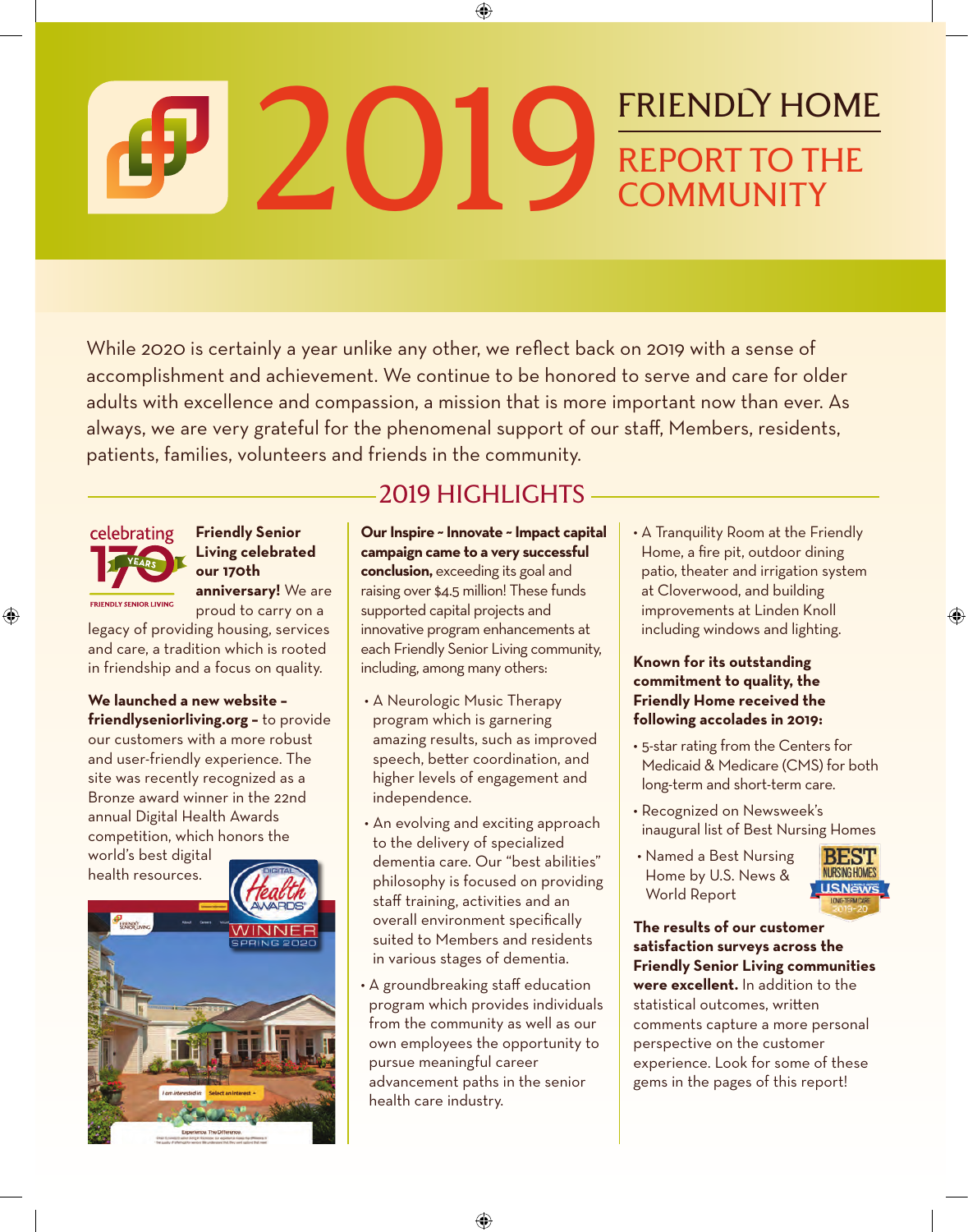# THANK YOU!

Gifts to the Friendly Senior Living Capital Campaign were acknowledged in a special issue of the *Friendly Journal* in Fall, 2019.

#### **BEQUESTS AND SPECIAL GIFTS**

WC Baird Capital Fund Mrs. Lora Bernat Costanza Family Foundation Marietta H. Dryer Estate Rochester Friendly Home Daniel P. Smith Estate Martin Suter Estate Robert & Amy Tait Charitable Gift Fund Mrs. Betsy Williams

#### **MEMORIAL AND TRIBUTE FUND**

Ms. Karen Amico Mr. and Mrs. Scott Anthony Mr. and Mrs. Richard G. Arno Mr. and Mrs. James R. Ayers Mr. and Mrs. Bruce Baker Ms. Kathleen Balazs Drs. Michael and Hope Barkoukis Mr. and Mrs. Bruce B. Bates Mrs. Joy Beale Mr. and Mrs. Robert F. Bell Mr. John E. Bernacki, Jr. Ms. Virginia L. Boehm Mr. and Mrs. David T. Boland Ms. Joan Bordynski Mrs. Doris Braine Browncroft Community Church Mr. and Mrs. Eugene R. Bruner Mr. Jerry J. Burzynski Mr. and Mrs. Bob Cleversey Mr. and Mrs. Richard E. Clouser Mr. and Mrs. Thomas Colao Common Ground Health Mr. and Mrs. William Coughlan Mrs. Sally F. Cumming Ms. Doris A. Cummiskey Mrs. Claire G. Curtis Mr. and Mrs. David M. Curtis R.W. Dake Construction Ms. Linda W. Davey

Mrs. Anne V. DeClue Mr. and Mrs. Robert Deprez Mr. Daniel Deveau Mr. and Mrs. Richard Dillon Mr. and Mrs. Robert C. Doehler Ms. Geri Drooz Rufus Dryer II Estate Ms. Shannon Dupra Ms. Amelia N. Eldredge Mr. and Mrs. Brian J. Ely Mrs. Barbara Emery Dr. Robert Epstein Mr. and Mrs. Gary Fish Mrs. Joan Fisher Mr. Asher Flint, VII Mr. and Mrs. Donald J. Flynn Mr. and Mrs. Jeffrey Ford Mr. and Mrs. Patrick Galley Mr. Nathan J. Gardner Mr. and Mrs. John L. Garrett Mr. Raymond T. Gilman Mr. Ross Gobeille and Ms. Stephanie **McConkey** Dr. Agnes E. Griffith Mr. and Mrs. Nelson Grimm Guardian Life Insurance Company of America Mrs. Lisa Gudavich Ms. Marilyn Guerriero Mrs. Mary P. Gulick Mr. and Mrs. Stephen K. Gutch Mrs. E. Pauline Handy Mrs. Molly M. Harris Ms. Anne D. Harrison Mr. and Mrs. Thomas M. Heagerty Ms. Susan Heaphy Mr. and Mrs. Preston T. Henderson Mr. and Mrs. William A. Henion Dr. and Mrs. Joseph Hoff Ms. Peggy Hoff Mr. Chester Hogue Mr. and Mrs. Michael J. Holmes Mr. and Mrs. Jeffrey P. Hosenfeld Ms. Lynda M. Hotra Ms. Gail Hubbard Mr. and Mrs. Jerry P. Huffman Mrs. Jeanne Hutchins Mr. and Mrs. John W. Ingle, Jr. Jefferson Avenue Elementary Friends

Mr. and Mrs. Paul S. Kaiser Mr. and Mrs. Richard Kanner-Couch Ms. Sandra J. Kennedy Mr. and Mrs. Charles A. Kick, III Mrs. Jane Kitchen Mrs. Jane Labrum Mr. Brett T. Ladd Mr. and Mrs. Donald R. Laemmermann Mr. and Mrs. Frank Lallos Mr. Louis A. Langie, Jr. Mrs. John Lawless Ms. Patricia B. Leach Ms. Nancy H. Lee Mr. and Mrs. Timothy Lee Mr. and Mrs. Jerome J. Lewis Mr. and Mrs. John Liebschutz Ms. Sarah F. Liebschutz Mrs. Lucille M. Loder Mr. Alen Loubier Mr. and Mrs. Joe Z. Luce Mrs. Frank (Cricket) Luellen Mr. and Mrs. Frank Luellen Mr. and Mrs. William J. Marr Ms. Ann H. Marron M.E. Martin Marie and Sandy McNabb, Mrs. Marie Whitbeck and Mary Kay and Ernie Whitbeck Mr. and Mrs. Richard Mengel Ms. Ann C. Menihan Mr. and Mrs. James K. Meritt, Jr. Ms. Esther A. Miller Ms. Linda Miller Mrs. Kathy Moran Ms. Catherine A. Munechika and Ms. Stacy M. Munechika Mrs. Marcia Neely Mr. and Mrs. James A. Nelson Northwestern Mutual Mr. and Mrs. Robert Ottley Our Lady of Mercy Class of 1973 Mr. and Mrs. Michael Palmer Pittsford Volunteer Fire Assoc. Inc. Mr. and Mrs. Jay S. Potter Ms. Carol W. Quinn Leach Mr. and Mrs. Loren Ranaletta RBC Wealth Management Mr. and Mrs. Charles G. Reiner Ms. Gail W. Rivera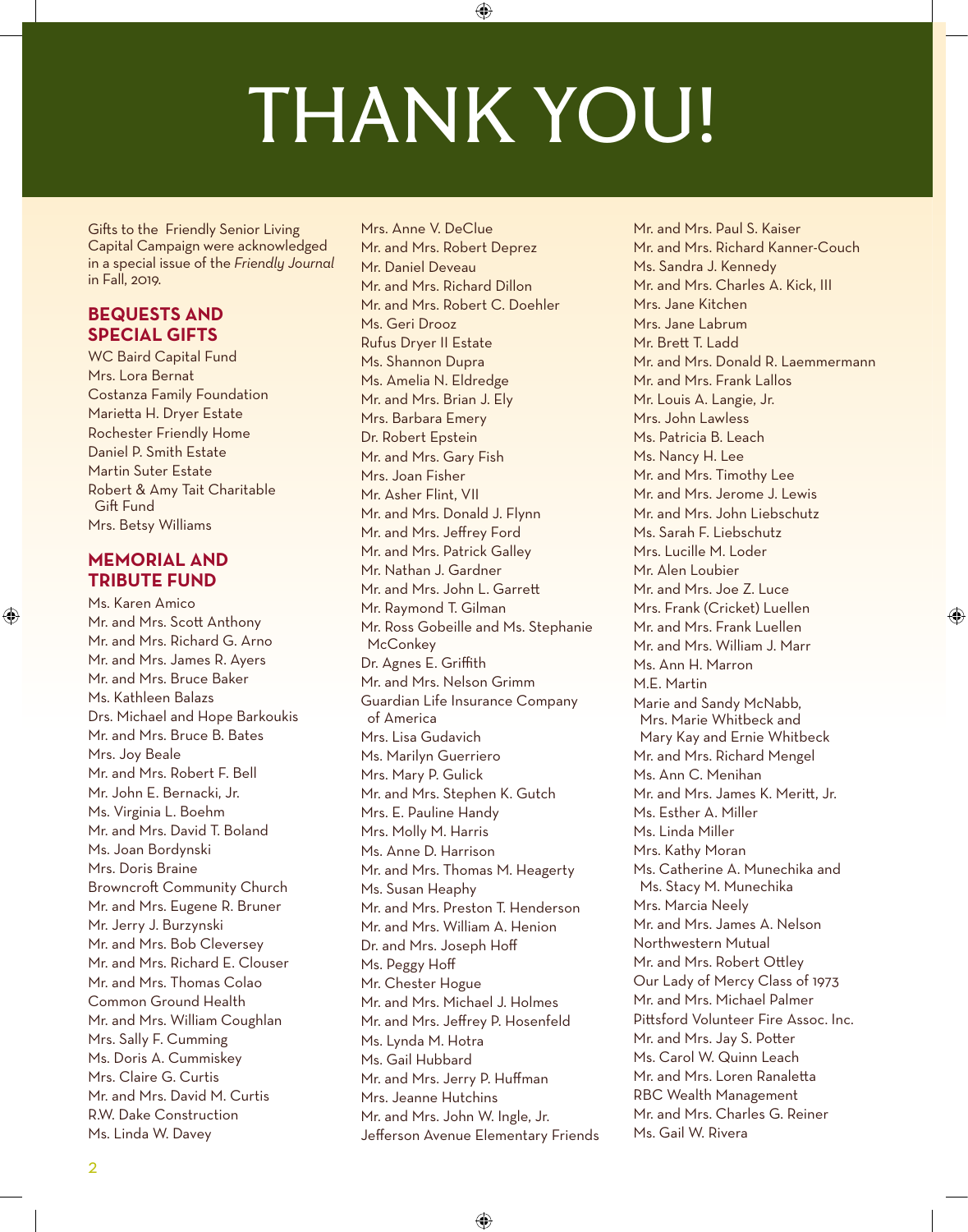Jamie, Treena, Bryan & Ari Rivera Ms. Lisa A. Robinson and Mr. James P. Sprague Mr. and Mrs. Alan Roth Mr. John Roy Mr. and Mrs. Richard Roy Mrs. Beatrice J. Ruebens Mr. and Mrs. Richard Schenkel Mr. and Mrs. Stephen L. Schlichter Mr. and Mrs. Michael L. Schneier Ms. M. Patricia Schum Mr. Walt Scott Mr. and Mrs. Frederick M. Seager Mr. Scott Seeman Ms. Helen Sens Mr. and Mrs. Mark Sens Ms. Harriet S. Sherman Mr. and Mrs. Peter Slyck Ms. Jacqueline Smith Ms. Jennifer Speicher Mrs. Mary Spitz Mr. Adam J. Stanard Mr. and Mrs. Raymond C. Stark Mr. Ronald Stella Mr. and Mrs. Andrew Tebben Mr. and Mrs. Robert K. Thomson Mrs. Eleanor Tierney Mrs. Ann Townson Mr. Matthew Vahue Mr. and Mrs. John Van Heel Mr. and Mrs. Charles Vanbuskirk Ms. Elaine Vangellow Mr. and Mrs. Joseph E. Vincent Mr. and Mrs. Matthew E. Wahl (Forsythe Jewelers) Mr. and Mrs. Gregory B. Wegman Mr. and Mrs. LeRoy Welkley Ms. Audrey S. White Mr. Paul L. Williams, Jr. Mr. and Mrs. John D. Witmeyer LP Wolch, CPA's, PC Mrs. Jean B. Wolz Mr. and Mrs. David Yacono Mr. and Mrs. Robert Zamiarski Ms. Shirley Zimmer-Kidd

#### **STAFF APPRECIATION FUND**

Ms. Maureen Allen and Ms. Deirdre B. Jarman Allen and Joyce Boucher Advised Fund at the RACF Ms. Lauren D. Frank and Ms. Annette H. Miller Mr. and Mrs. Paul R. Barrett Mr. and Mrs. Anthony J. Bellerdine Mr. and Mrs. James P. Bessette

Ms. Patrice Caito Coburn Ventures Ms. Barbara Colucci and Ms. Christine Colucci Mr. B. Andrew Dutcher and Ms. Margaret A. Scott Eastern Hills Sunrise Rotary Club Mr. and Mrs. William T. Evans Ms. Leigh Farver Mr. and Mrs. Joseph Gagliano Mr. Robert Goldman Mrs. Phyllis L. Harring Mr. and Mrs. Stuart Horsfall HSBC-FROA Change Delivery Team Mr. Philip J. Klei Ms. Deborah Krieger Mrs. Carol Lawatsch Ms. Gretchen A. Librock Mrs. Linda Mallia Mrs. Joy McComb Mrs. JoAnne McNamara Mr. and Mrs. Richard Michaels

#### **UNITED WAY DESIGNATED GIFTS**

Ms. Kathleen Borbee Mr. and Mrs. Glen Cooper Mr. and Mrs. John Cyr Ms. Kimberly DiFrancesco Ms. Henrietta Franek Ms. Sheila Gotham Mr. and Mrs. John Guarino Mr. and Mrs. Kenneth H. Hershey Mr. and Mrs. Randy Hubler Ms. Ralphine L. Lamonica Mr. Ross P. Lanzafame Mr. and Mrs. Donald Lippa Ms. Rebecca Mastrella Mrs. Barbara A. Misner Ms. Gail Piccirilli Mrs. Courtney Pierce Ms. Mackenzie Purvee Mr. and Mrs. Theodore F. Spall, Jr. Ms. Elaine Yanni

*"I can't say enough about the care I have received here. I was treated with love and care."–Transitional Care Center Patient*

Mr. Michael Mirabito Mr. Roger C. Moore and Mrs. Laurel M. Williams-Moore Ms. Maxine V. Muller Ms. Ruth A. Myers Mrs. Nancy S. Robbins Mr. and Mrs. Nicholas J. Steo Ms. Ann H. Stevens and Mr. William J. Shattuck at the RACF Ms. Sharon Stiller Mr. John J. Stina Mr. and Mrs. D. Lawrence Van Dorn Mr. and Mrs. Bruce Vassallo Mr. and Mrs. LeRoy Welkley Ms. Karen A. Willyoung Ms. Jeanne M. Young

#### **STAFF EDUCATION FUND**

Mr. and Mrs. Jim Sherrill

#### **STAFF EDUCATION ENDOWMENT FUND**

Dr. and Mrs. David N. Kluge

#### **BENEFACTORS** (\$1,000+)

Ms. Helen M. Douglas Mr. and Mrs. John L. Garrett Mr. and Mrs. Mark Gianniny Frank J. Goodwin Estate Mrs. Jane S. Gorsline Mr. Roger Hart *In Memory of Julianna Hart* Ms. Jean Maess Mrs. Geraldine Biddle Moore and Mr. James Moore Mrs. Linda H. Sage Fenti *In Memory of Burton H. Sage and Margaret T. Hibbard* The Harry T. Mangurian, Jr. Foundation, Inc. Mr. and Mrs. Philip Key Wehrheim *In Memory of Marilyn F. Wehrheim*

Wollner Charitable Trust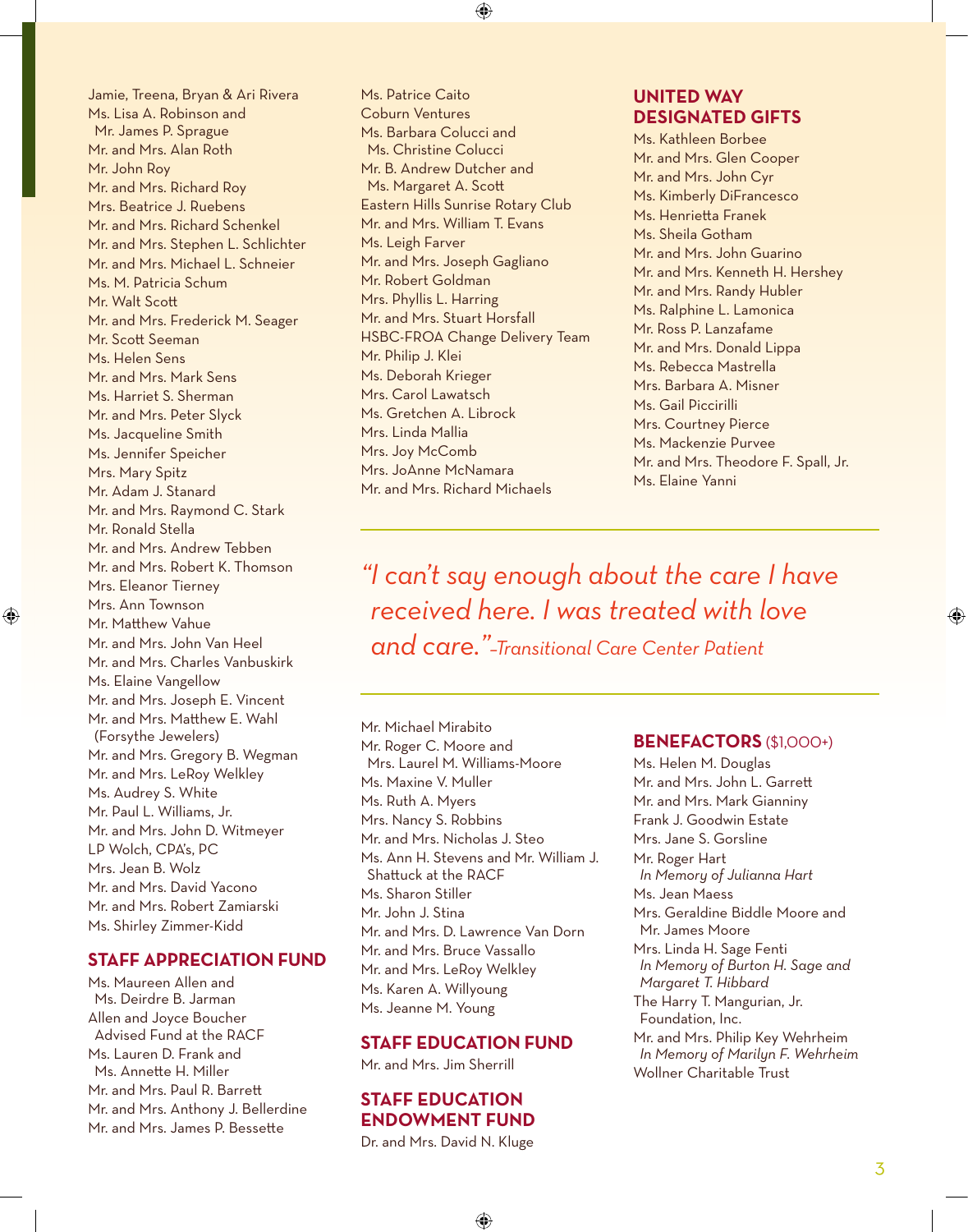#### **PATRONS** (\$500 - \$999.99)

Alstom Signaling Foundation, Inc. Mr. and Mrs. Joseph C. Briggs Mr. and Mrs. Gordon Brown, Jr. Mr. and Mrs. Glen Cooper W. C. Horn, Inc. Mr. and Mrs. Will Irwin Mr. Louis A. Langie, Jr. *In Memory of Sally Langie* Mr. and Mrs. Frank Luellen Mr. Andy Nahas Mr. and Mrs. Herb Nerwin *In Memory of Louis and Geraldine Gibson*

Mr. and Mrs. John B. Henderson Mr. and Mrs. Arthur R. Hirst Mr. and Mrs. Randy Hubler Mrs. Jeanne B. Hutchins Dr. and Mrs. Martin Kleinman Mr. John E. Kramer *In Memory of Louetta Kramer* Mr. John Kryger *In Memory of Loraine Kryger* Mrs. John Lawless Mr. Robert L. Lowenthal, Jr. Mr. and Mrs. Charles E. Maginness Mr. Gilbert K. McCurdy *In Memory of Gilbert G. McCurdy*

*"I feel listened to and that is an important component of my care." –Glenmere Resident*

Dr. and Mrs. Charles I. Olin Mr. and Mrs. Michael Perrotta Mr. and Mrs. Michael A. Ralph Dr. and Mrs. Gordon Robinson *In Memory of Eleanor Robinson* Mr. and Mrs. Edward J. Sigler Mr. and Mrs. Patrick Slaven Venolia Thoman Fund Ms. Shirley Zimmer-Kidd *In Memory of Edmund Lyon Kidd*

#### **SPONSORS** (\$250 - \$499.99)

Mrs. Kate S. Bennett *In Memory of Donald S. Bennett* Mr. Andrew J. Burke Mr. and Mrs. Edward H. Carman, IV Ms. Dianne Carrington-Plano *In Memory of Lawrence P. Carrington In Memory of Marguerite W. Carrington* Mr. and Mrs. Richard G. Coburn *In Memory of Elizabeth S. Coburn* Mr. Paul Cowell *In Honor of Susan Cowell* Mr. James Czajkowski Dr. Kathleen Dever *In Memory of Marie Webster* Mr. and Mrs. James E. Dewhirst *In Honor of Friendly Senior Living Employees* Ms. Monica Guardino *In Honor of Friendly Home Staff* Mrs. Sandra Hawks Lloyd

Rev. Thomas Nellis *In Memory of Ann Nellis* Mr. and Mrs. Robert Parker Mr. and Mrs. Kevin J. Phelps *In Memory of Ruth M. Phelps* Mrs. Margaret E. Richards Mr. William F. Shafer, III *In Memory of Beatrice H. Shafer* Ms. Judith Silver *In Memory of Joseph Wiest* Mr. and Mrs. Michael Tomaino

#### **SUSTAINERS** (\$125 - \$249.99)

Mr. and Mrs. Frank W. Allen Mr. Frank Allenza Mr. and Mrs. Joseph Casion Mrs. Anne V. DeClue *In Memory of Vincent C. DeClue* Mr. and Mrs. William T. Evans Mr. and Mrs. C. Benn Forsyth Mr. and Mrs. Robert C. Frank *In Memory of Dillon McDermott* Mr. and Mrs. Daniel Mark Fultz *In Memory of Helen Fultz* Ms. Patricia A. Hainen Mr. Theodore T. Heinrich and Ms. Laura Reitter Ms. Sharon Ide and Mr. Gregg E. Johnson *In Memory of Phyllis Ide* Mrs. Barbara Lazor Mr. and Mrs. John Liebschutz *In Memory of Jean P. Gallus*

Ms. Marilyn McClellan *In Memory of Rev. Robert and Evelyn Gray* Mr. and Mrs. Thomas W. Parkes *In Honor of Nancy Boss* Mr. H. Wesley Perkins *In Memory of Rose Perkins* Mr and Mrs. Robert Power Mr. and Mrs. Stevan Sayre *In Memory of Ione G. Sayre* Mr. and Mrs. James Stoffel Ms. Mary L. Sullivan *In Honor of the Staff* Mr. and Mrs. Arthur G. Tweet Mr. Jeff Webster Mr. and Mrs. Paul Whitbeck

#### **SUPPORTERS** (\$50 - \$124.99)

Mr. John H. Auer Jr. *In Memory of Rosalyn Auer* Catherine Ballard *In Memory of Gale A. Ballard* Mr. Clive D. Barnsbee Mr. John R. Bent *In Memory of Beverly Hook* Mr. Ivan P. Boss *In Honor of Nancy Boss* Mr. Michael F. Buckley Mrs. Anna Burbank *In Memory of Mary Lippa* Dr. Rosemary Callard-Szulgit *In Memory of Karl Szulgit* Mr. Milton Camhi *In Memory of Ann Camhi* Mr. and Mrs. James T. Carbone *In Memory of Helen Carbone* Mr. and Mrs. Richard D. Castle, Jr. Mr. Craig Curran Mr. and Mrs. David M. Curtis *In Memory of Matilda Curtis* Mr. and Mrs. Robert Daitz Ms. Helen Demay *In Honor of Blaga Tistskovich* Mr. and Mrs. Paul W. Dow *In Memory of Dorothy Dow* Ms. Barbara Fagenbaum and Mr. Neil Fagenbaum *In Memory of Gerhard Koegst* Ms. Andrea Faulkner *In Memory of Bettilu Faulkner* Mr. John J. Filor Ms. Carolyn Finley *In Memory of Rose M. Bezner* Mr. Peter Frey Ms. Cristina Gatti *In Memory of Maria Maddalena* Genesee Glass & Mirror *In Memory of our war veterans*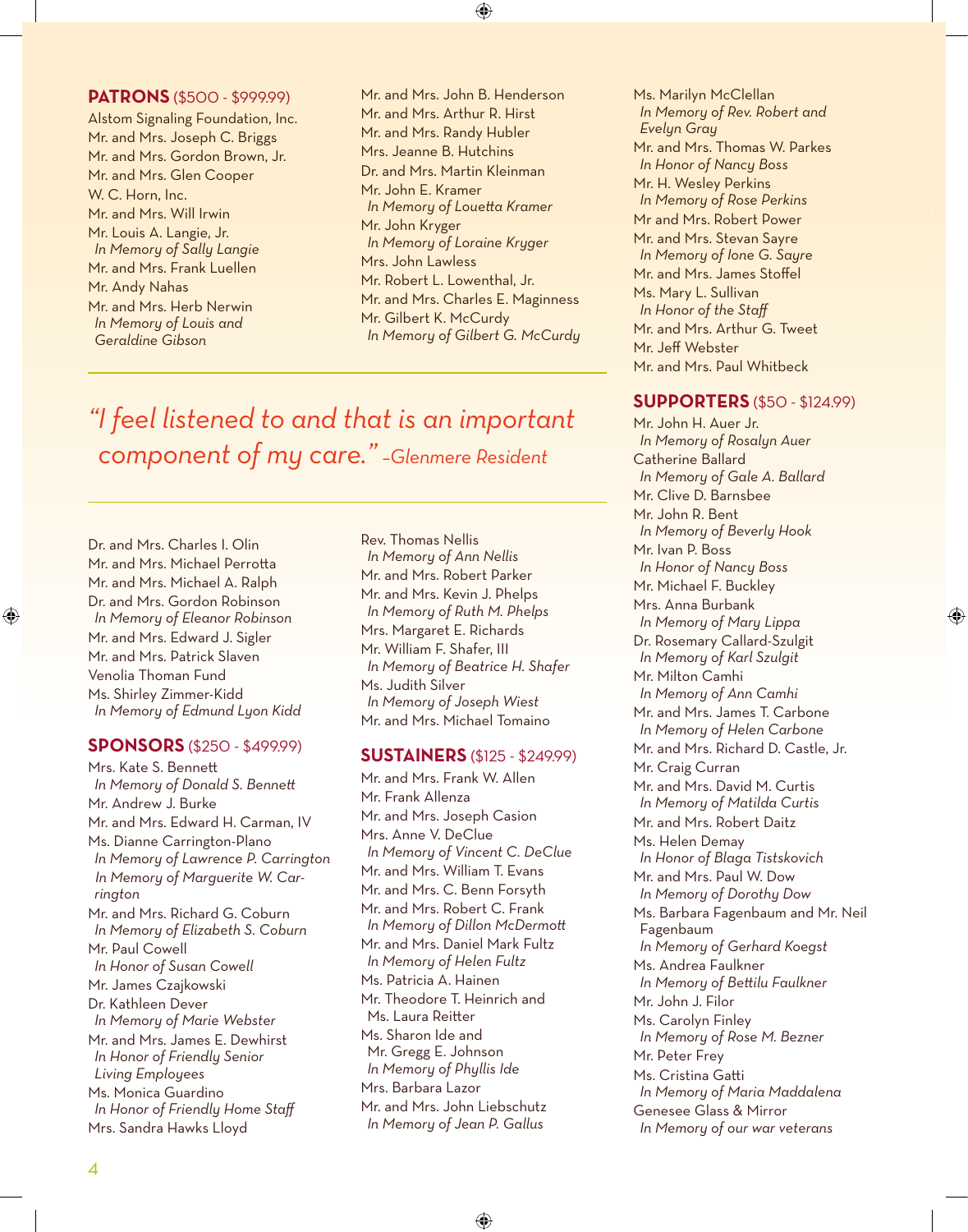Mr. William E. Gibson *In Memory of John B. Deavitt* Mr. and Mrs. Kenneth Graci *In Memory of Joseph Belliveau* Mr. and Mrs. Stanley Gross *In Memory of Elynor Vine* Mr. and Mrs. Kenneth Guenther *In Memory of Erna Guenther* Mrs. Lilly Guenther *In Memory of Erna Guenther* Mr. Mark E. Hahn and Ms. Rachel A. Graber Ms. Janet J. Hallahan *In Honor of Dr. Joseph and Mrs. Peggy Hoff* Ms. Dorothy Hallidy *In Memory of Leslie DiVerdi* Mr. and Mrs. Robert J. Hesselberth *In Memory of Marshall and Laura Knox* Mr. and Mrs. Joseph V. Hicks Ms. Donna F. Horton Mr. and Mrs. Lawrence M. Howk Mrs. Mary Jo Hultz *In Memory of Jack Hultz* Mrs. Roberta J. Ierardi Mrs. Janet Jennison *In Memory of Marion G. Baker* Ms. Janet Juneau *In Memory of Margaret Guarino* Ms. Jo Anne S. Leetz *In Memory of Paul and Sarah Sorce* Mr. and Mrs. John F. Magee Ms. Marta J. Maletzke Mr. and Mrs. Michael Malm Mr. and Mrs. Harold J. Marchant *In Memory of Crofts K. Gorsline* Mr. and Mrs. Karl Marsiglio Dr. and Mrs. Joseph Mowrer, Jr. Mr. and Mrs. Edgar Musicus Dr. Ella B. Noble Mr. and Mrs. Stanley L. Peck Mr. and Mrs. James F. Porter  *In Memory of Matilda and James Porter* Dr. and Mrs. Jerrold Poslusny *In Memory of Helen C. Petit* Ms. Linda E. Postler Mr. and Mrs. Donald Powers Mr. and Mrs. Ronald Rank *In Memory of Ruby Rank* Mr. and Mrs. Stanley Refermat *In Memory of Mary Refermat* Mr. and Mrs. LaRon Rowe Mr. and Mrs. Edward R. Rubel *In Memory of Mr. Stanley A. Powers* Mr. William L. Rumbold *In Memory of Patricia Rumbold*

Mr. and Mrs. Peter M. Rumrill Mr. and Mrs. Bernard H. Shaw Mr. and Mrs. William L. Shaw Mr. Scott Simpson and Mrs. Caryn Kiehl-Simpson Mrs. Elizabeth Soffer Mr. Frederick A. Stahl Mr. and Mrs. Gerald A. Stahl Mr. and Mrs. Robert C. Sutliff Mr. and Mrs. Robert K. Thomson *In Memory of Helen Fultz* Ms. Cynthia L. Townson Mrs. Judith Tyle *In Memory of Mary Agnes Foote* Mr. and Mrs. Thomas Urquhart *In Memory of Betty Urquhart* Mr. and Mrs. Theodore B. Wallace Mr. and Mrs. Henry C. Walter Mr. Robert Webb *In Appreciation of the Friendly Home* Mr. and Mrs. David J. Whitaker *In Memory of Gaylord C. Whitaker* Mr. Donald C. Wichman *In Memory of Joan G. Wichman* Mr. and Mrs. Derrick Wilborn Mr. Craig J. Zicari and Ms. Anne Coon Mrs. Joan Dalberth Mr. and Mrs. Leonard DiCesare, Jr. Mrs. Jane H. Dieck Mr. and Mrs. James Downs *In Memory of Blanche K. Morgan* Mr. Dave Dziengielewski Mrs. Kathleen W. Grinnell Ms. Grace Gullo *In Memory of Patricia Combattelli* Mr. and Mrs. Roger Harrington Ms. Mary K. Hoch *In Memory of Dale E. Harradine* Ms. Dana Howe *In Honor of Donna F. Horton* Mr. and Mrs. Richard M. Humphreys Mrs. Benjamin Kaplan Mr. and Mrs. Loren Kroll *In Memory of Dennis Carpin* Mrs. Judith Lindauer *In Honor of Linden Knoll Staff* Mrs. Phyllis McCauley Ms. Karen McIver Mr. Thomas A. Murphy *In Memory of Marie Schneider* Mr. and Mrs. Raymond E. Naber, Jr.

*"I came here sight unseen and am amazed to find everything as advertised: friendly, helpful and well-maintained." –Linden Knoll Resident*

#### **CONTRIBUTORS** (\$1 - \$49.99)

Ms. Catherine C. Acciari Ms. Janet M. Allyn *In Honor of Elsie Allyn* Mr. Frank Amering *In Memory of Mary L. Amering* Mr. George Antoniades *In Honor of and In Memory of Betty Antoniades* Ms. Vicki Aspridy *In Honor of Nursing Staff* Ms. Rosemarie Bayer *In Honor of Linden Knoll Staff* Mr. and Mrs. Alphonse J. Bellavia Mr. and Mrs. Jack Borrelli *In Memory of Mary Lippa* Mr. and Mrs. Steve Carlucci *In Memory of Marion Carlucci* Ms. Lucille Conversi *In Memory of Mary Lippa*

Mrs. Muriel A. Nado *In Memory of Mary Rob* Ms. Mary Ann Palozzi *In Memory of Mary Lippa* Mr. and Mrs. Joseph R. Parker, Jr. Mr. and Mrs. Michael Perry Mr. and Mrs. Gerald S. Pierce *In Memory of Irene Bremigan* Mrs. Mary D. Rankin *In Memory of Duncan A. Rankin* Mr. and Mrs. Richard Roush Mr. and Mrs. Ronald P. Sallade Ms. Marcella Schnorr Mrs. Wanda Ward *In Memory of William D. Ward, Sr.* Ms. Sandra S. Willson *In Memory of Burton H. and Florence V. Sage* Ms. Gretchen G. Wilson *In Memory of Carl Grever*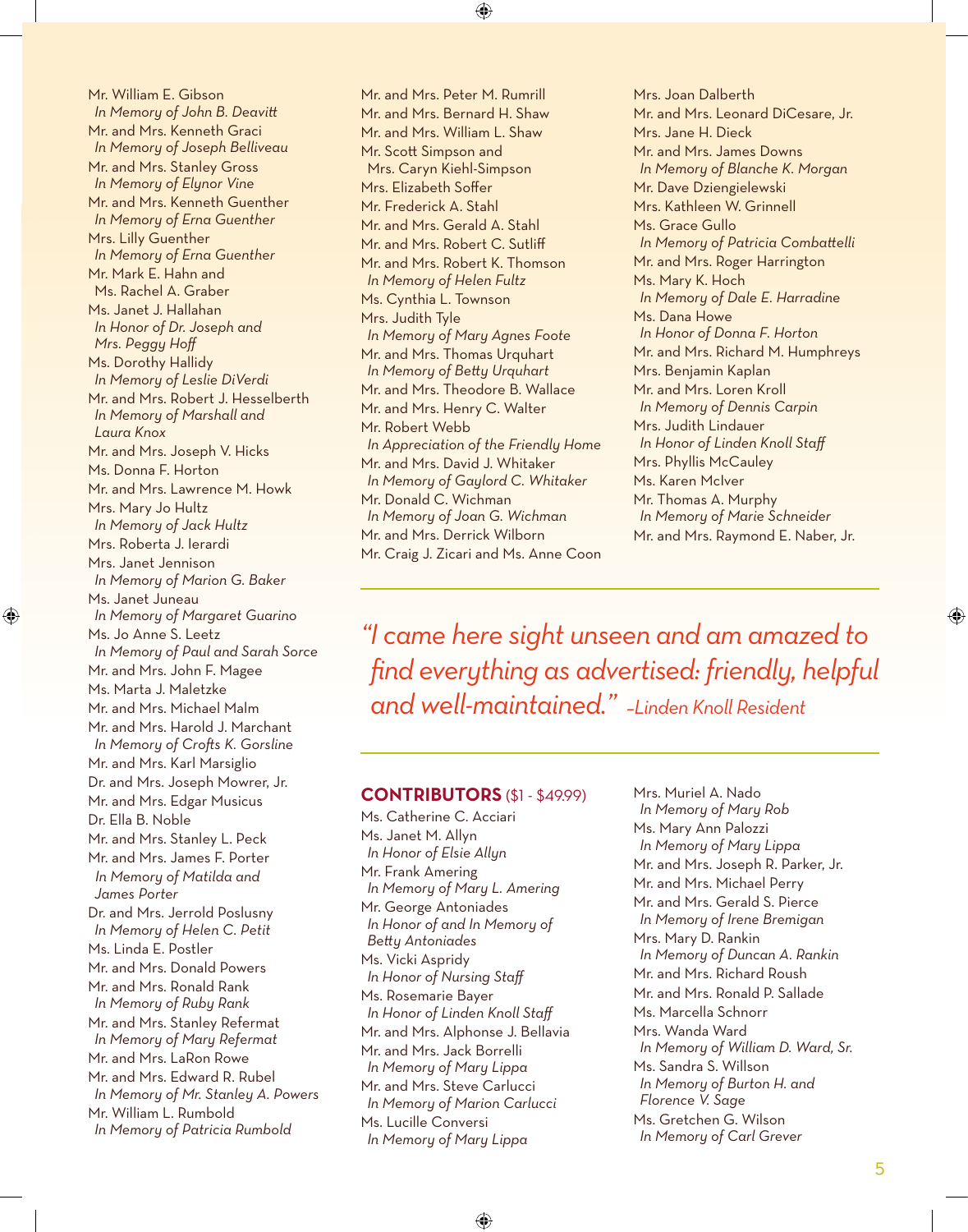## **REVENUE AND EXPENSES**

|                                       | 2018           | 2019         |
|---------------------------------------|----------------|--------------|
| <b>OPERATING REVENUE</b>              |                |              |
| Revenue for Services Rendered         | \$28,894,197   | \$27,721,622 |
| <b>Other Operating Revenue</b>        | \$190,300      | \$224,104    |
| <b>Total Operating Revenue</b>        | \$29,084,497   | \$27,945,726 |
| <b>OPERATING EXPENSES</b>             |                |              |
| <b>Patient Care and Services</b>      | \$15,022,861   | \$16,283,950 |
| <b>Plant Operations</b>               | \$2,712,057    | \$2,799,704  |
| <b>Administration and General</b>     | \$3,804,896    | \$4,100,375  |
| Assessment                            | \$1,505,018    | \$1,495,380  |
| Depreciation and Interest             | \$2,734,021    | \$2,761,288  |
| <b>Total Operating Expense</b>        | \$25,778,853   | \$27,440,697 |
| (LOSS) INCOME FROM OPERATIONS         | \$3,305,644    | \$505,029    |
| <b>NON-OPERATING INCOME (EXPENSE)</b> | $(*2,126,665)$ | \$3,335,237  |
| <b>SURPLUS (LOSS/DEFICIT)</b>         | \$1,178,979    | \$3,840,266  |

\*Includes a decrease in return on investment activities, capital campaign contributions and miscellaneous income largely due to decrease in market value on investments. \*\*Includes an increase on return on investment activities and capital campaign donations.

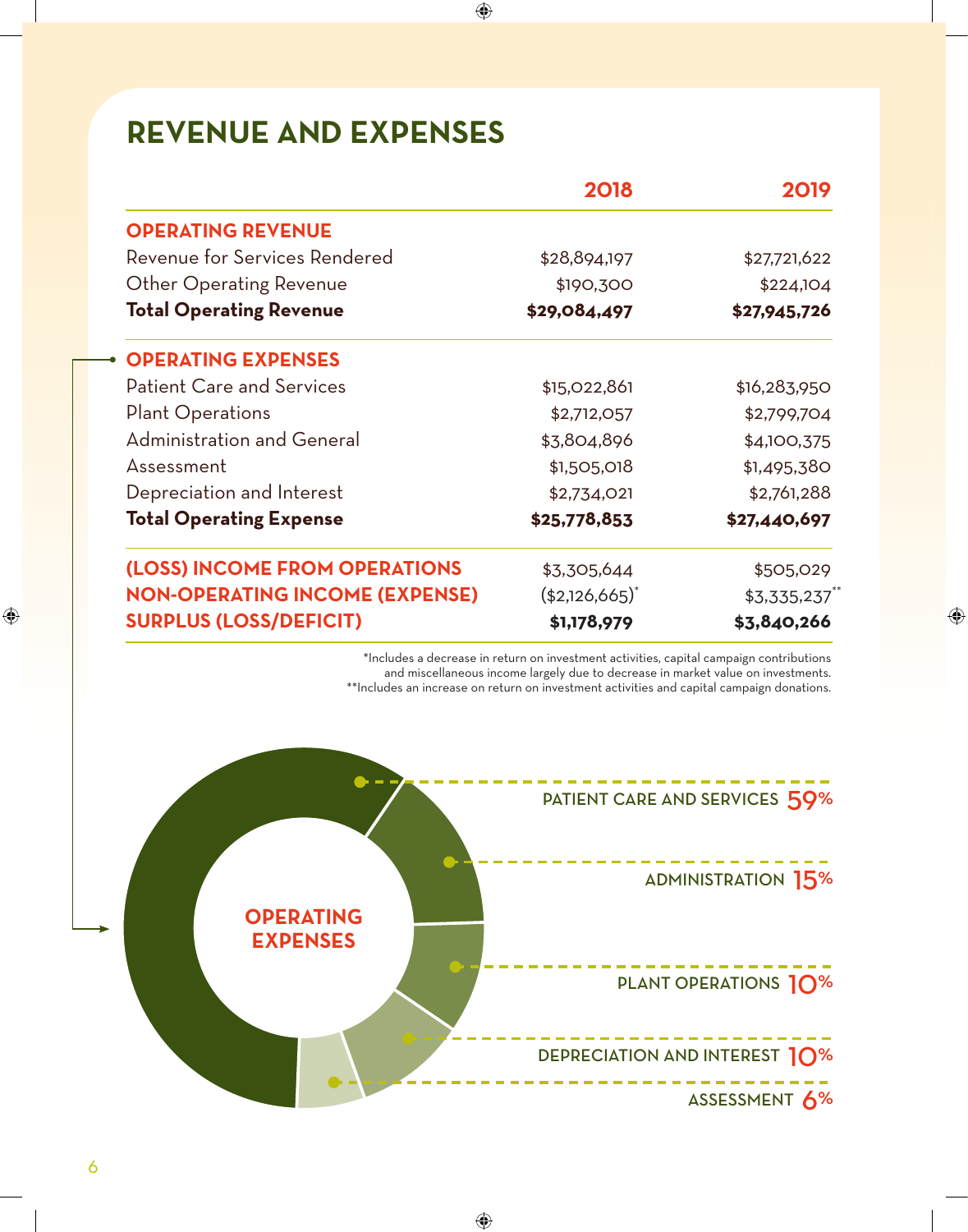### **FRIENDLY HOME LEADERSHIP**

#### **OFFICERS** (2020-21)

Theodore T. Heinrich *Chairperson*

John Magee *Chairperson-Elect*

LaRon Rowe *Treasurer*

Julie Marsiglio *Secretary*

Geraldine Biddle Moore *Immediate Past Chairperson*

#### **BOARD OF DIRECTORS** (2020-21)

Mark Gianniny John B. Henderson Lois Irwin Daniel J. Parr Scott Simpson Tracy Slaven

#### **ADMINISTRATIVE STAFF**

Glen Cooper *President/CEO*

Michael D. Perrotta *Vice President/Administrator*

Christine A. Johnson *CFO*

Denise M. Hubler *Vice President of Marketing/Development*

Elaine M. Yanni *Vice President of Human Resources*

#### **MEDICAL STAFF**

Scott L. Schabel, M.D., C.M.D. *Medical Director Attending Physician*

Seema Dahake, M.D. *Attending Physician*

Dallas Nelson, M.D. *Attending Physician*

Thomas Pingree, M.D. *Attending Physician*

Nancy Y. Clar, m.s.n., g.n.p. *Nurse Practitioner*

Kimberly A. Gibson, m.s.n., f.n.p. *Nurse Practitioner*

Cindy Jungjohann, ms, gnp-bc *Nurse Practitioner*

#### **MANAGEMENT STAFF**

Eugenia Capobianco *Director of Dining Services*

Maureen A. Garbach *Director of Health Services*

Shireen A. Haynes *Director of Social Work & Admissions*

Jack Jesmer *Director of Building Services*

Courtney B. Pierce *Director of Life Enrichment*

Linda Kant-Simpson *Director of Finance*

Joel D. Snyder *Director of Information Technology*

Kathy M. Williams *Director of Human Resources*



*"There is a tremendous feeling of gratitude for ALL the staff in the Friendly community– you are taking care of our family, and I hear that affirmation every day when I speak with my loved one."*

*–Friendly Home Family Member*

The Friendly Home is a member or affiliate of LeadingAge, LeadingAge NY, Alliance for Senior Care Communities, Pandion Optimization Alliance, Rochester Business Alliance and Town of Brighton Chamber of Commerce.